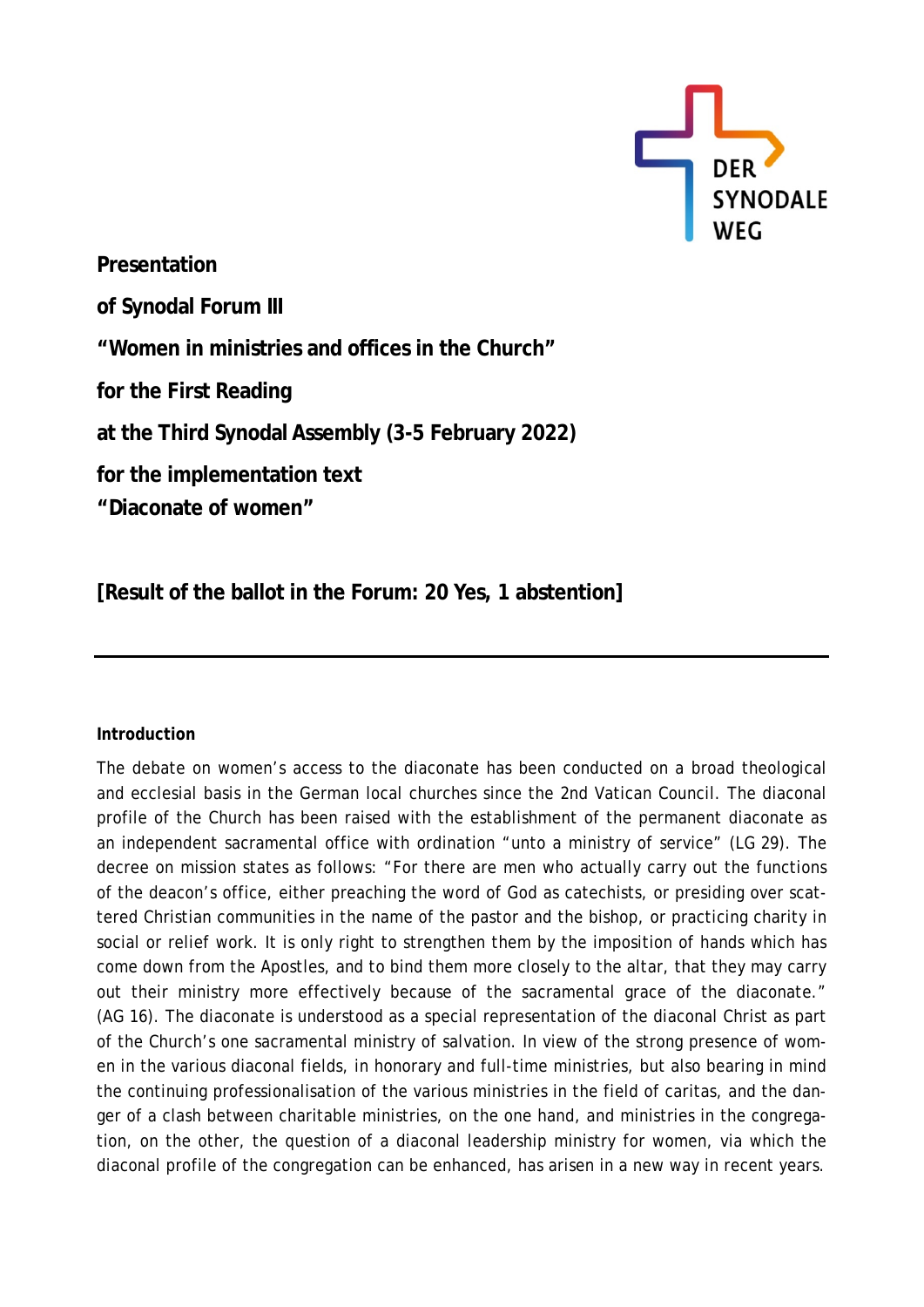In most cases it was women in the congregations engaging in apostolic activities, but also single and married women active in parish congregations, who shaped the face of the Church in diaconal terms. In the history of the Christian faith, the "sisters" have made a decisive contribution to the Church being recognised as a credible institution, and to the development of a trusting, fraternal community in the Church. The question of diaconal ministry for women has been raised in the context of the German local church since the beginning of the 20th Century, including in the course of the enhanced professionalisation of social and diaconal tasks and of the newly-emerging training of women for pastoral and parish ministries. The later Cardinal Michael Faulhaber of Munich presented historical studies on the diaconate of women. He blessed seven women as deaconesses on 10 October 1919. The "Association of Catholic Women Deacons" was formed; Ellen Ammann, who was the founder of the railway station mission and of the social-caritative women's school in Munich, as well as being co-founder of the Catholic Women's Association in Bavaria, belonged to this group of women. Edith Stein, who at that time worked at the German Institute for Educational Studies in Münster, presented reflections on the ordination of women as deacons in 1932: "Recent times have shown a change in the strong desire for female forces for ecclesiastical and charitable work, as well as pastoral care. Efforts are being made by women to lend this activity once more the character of an ordained ecclesiastical office, and it may well be that this demand will one day be heard. The question is whether this would then be the first step on a path that would ultimately lead to the priesthood of women. In dogmatic terms, there seems to me to be nothing to prevent the Church from carrying out such a hitherto unheard-of innovation..."<sup>1</sup>. The diaconate of women was discussed within the liturgical movement by Odo Casel, Ildefons Herwegen and Pius Parsch. The topic was further considered in the Catholic German Women's Federation. A discussion of this topic in the Council was on the wish list of female German Catholics in the run-up to the Second Vatican Council. In 1974, the Würzburg Synod adopted a vote to examine the question of the diaconate of women and, in view of the pastoral situation at the time, to admit women to be ordained as deaconesses. The Synod put it as follows in its resolution entitled "The pastoral ministries in the congregation": "Many women in many church provinces, not only in mission areas, perform a wealth of activities which in themselves belong to the office of deacon. Excluding these women from ordination means a theologically and pastorally unjustifiable separation of the function and the sacramentally-mediated power of salvation."<sup>[2](#page-1-1)</sup> An argumentation is advanced here which strikes at the heart of the debates about the diaconate of women, down to the present day: a functional separation, i.e. a separation of the diaconal task of women in pastoral ministry, and of the sacramental power of salvation, is not possible. A large part of the tasks in the diaconate of the congregation, and at professional level in caritas, have been taken on for many years by women who have acquired theological, sociopedagogical or other skills relevant to exercising these activities. The office of a deaconess –

<span id="page-1-0"></span><sup>1</sup> Edith Stein, *Beruf des Mannes und der Frau nach Natur- und Gnadenordnung*, in: Die christliche Frau 30 (1932) 5-20, 20.

<span id="page-1-1"></span><sup>2</sup> *Die pastoralen Dienste in der Gemeinde (Beschluß)*, in: L. Bertsch et al. (eds.), Gemeinsame Synode der Bistümer in der Bundesrepublik Deutschland. *Beschlüsse der Vollversammlung*, Offizielle Gesamtausgabe I, Freiburg 51976, 597-636, 617 (Chapter 4.2.2).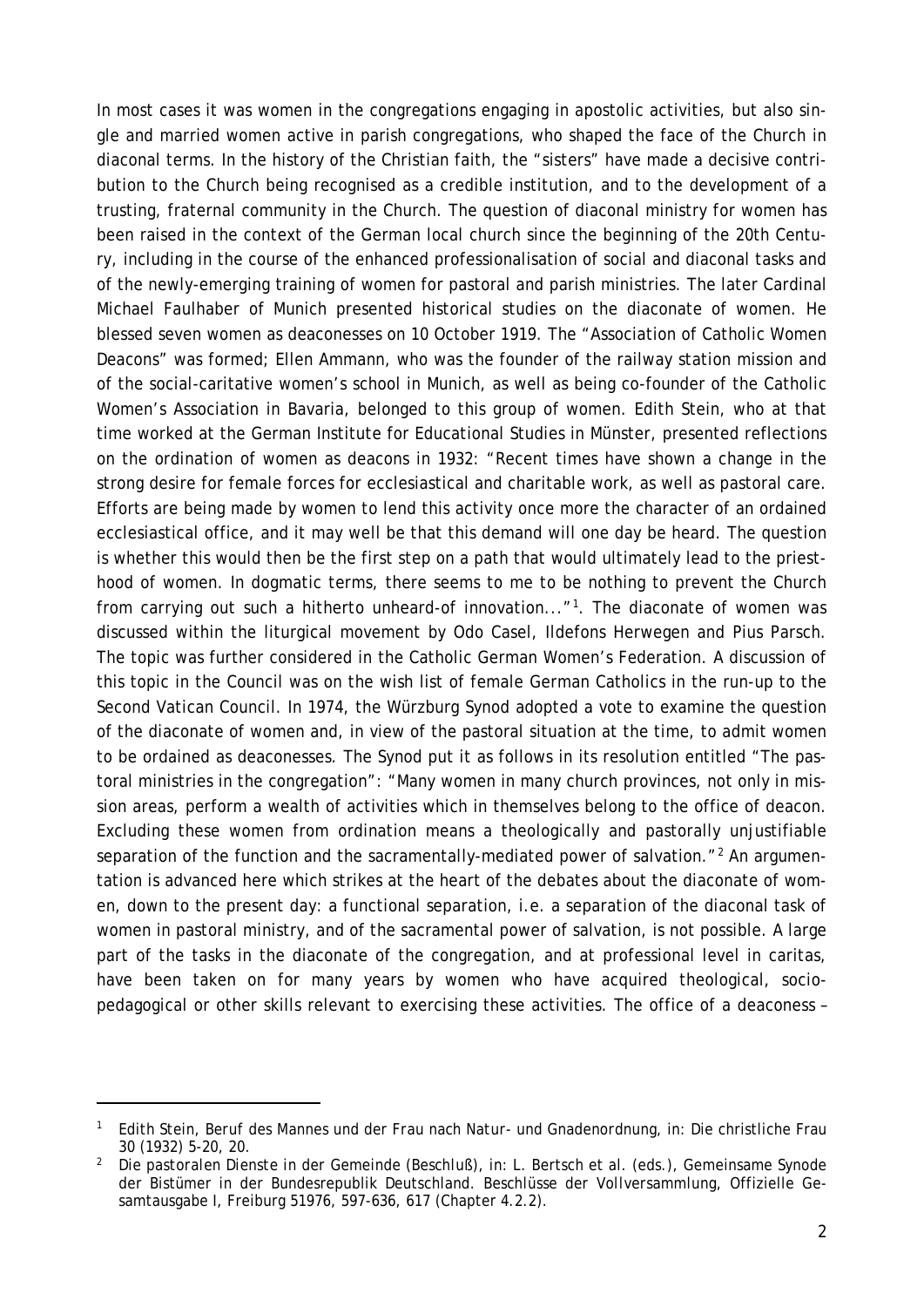in the sense of a leadership ministry exercised by a woman – will make precisely this diaconate visible also in the celebration of the liturgy<sup>3</sup>.

Although the vote of the Würzburg Synod went unanswered, the topic continued to be relevant, and has been increasingly taken up again since the 1990s. A scholarly congress on the diaconate of women was held at the Academy of the Diocese of Rottenburg-Stuttgart in Hohenheim in April 1997. This led to the founding of the Diaconate of Women network, which runs theological-pastoral training courses for women who aspire to such an office. The women's associations KDFB and kfd have taken up the topic since the beginning of the new millennium. The annual nationwide "Day of the Diaconate" on the Feast of St. Catherine of Siena (29 April) – since 2013 also in collaboration with the Central Committee of Catholics (ZdK) – provides an important motivation to the ecclesial and theological debate in the Church and in theological circles on the diaconate of women, so that it has become a central theme of the renewal process within the Church, and of structural change in German local churches.

Theological debates have been conducted since the Second Vatican Council on permitting women to enter the diaconate, and on the question of the sacramentality of such an office, also in the perspective of the universal Church. There is no disagreement about the fact that there was a female diaconate in the first millennium, that this went on until the 11th Century in the Western Church, and until the late Byzantine period in the Eastern Church. That having been said, the interpretation of the historical findings is disputed: It is argued both in favour of a sacramental diaconate of women in the Church of the first millennium, and at the same time of the "otherness" of the diaconate of women, which is said to suggest that the ministry of women was non-sacramental in nature. This tension was already evident in the 1970s in the debates between liturgical scholars Cipriano Vagaggini and Aimé-Georges Martimort, and it reappears in today's theological debates. The "otherness" of the diaconate of women is linked to the argumentative figure of the representation of Christ, which makes it impossible for women to be ordained as deacons. The question however arises as to whether the ordination of women as congregational deacons, a non-sacramental office, as proposed by Cardinal Walter Kasper in a lecture to the Spring Plenary Assembly of the 2013 German Bishops' Conference in Trier, would do justice to the diaconal leadership tasks that women have de facto taken on for many years. Women who have assumed similar diaconal leadership tasks to those of men – who can be ordained as permanent deacons – would only be given access to a "second class" diaconate. The principle of gender equality, which the German bishops have es-poused several times in their statements in recent years, is thus undermined<sup>[4](#page-2-1)</sup>.

<span id="page-2-0"></span><sup>3</sup> Cf. for further comments on the diaconate of women: Dorothea Reininger, *Diakonat der Frau in der Einen Kirche. Diskussionen, Entscheidungen und pastoral-praktische Erfahrungen in der christlichen Ökumene und ihr Beitrag zur römisch-katholischen Diskussion*, Ostfildern 1999; Peter Hünermann et al. (eds.), *Diakonat. Ein Amt für Frauen in der Kirche – ein frauengerechtes Amt?*, Ostfildern 1997.

<span id="page-2-1"></span><sup>4</sup> Cf. Phyllis Zagano (ed.), Ordination of Women to the Diaconate in the Eastern Churches. Essays by Cipriano Vagaggini, Collegeville/Minnesota 2013; Phyllis Zagano, Holy Saturday: An Argument for the Restoration of the Female Diaconate in the Catholic Church, New York 2000; Margit Eckholt, *Frauendiakonat – neue Bewegung?*, in: Theologisch-praktische Quartalschrift 165 (2017) 266-275; *Der Diakonat – Entwicklung und Perspektiven. Studien der internationalen Theologischen Kommission zum sakramentalen Diakonat*, ed. by G. L. Müller, Würzburg 2004.– Arguing against a sacramental diaconate for women: Manfred Hauke, *Die spezifische Christusrepräsentation des Presbyters und des Diakons*, in: Manfred Hauke/Helmut Hoping (eds.), *Der Diakonat. Geschichte und Theologie*, Regensburg 2019, 361-394.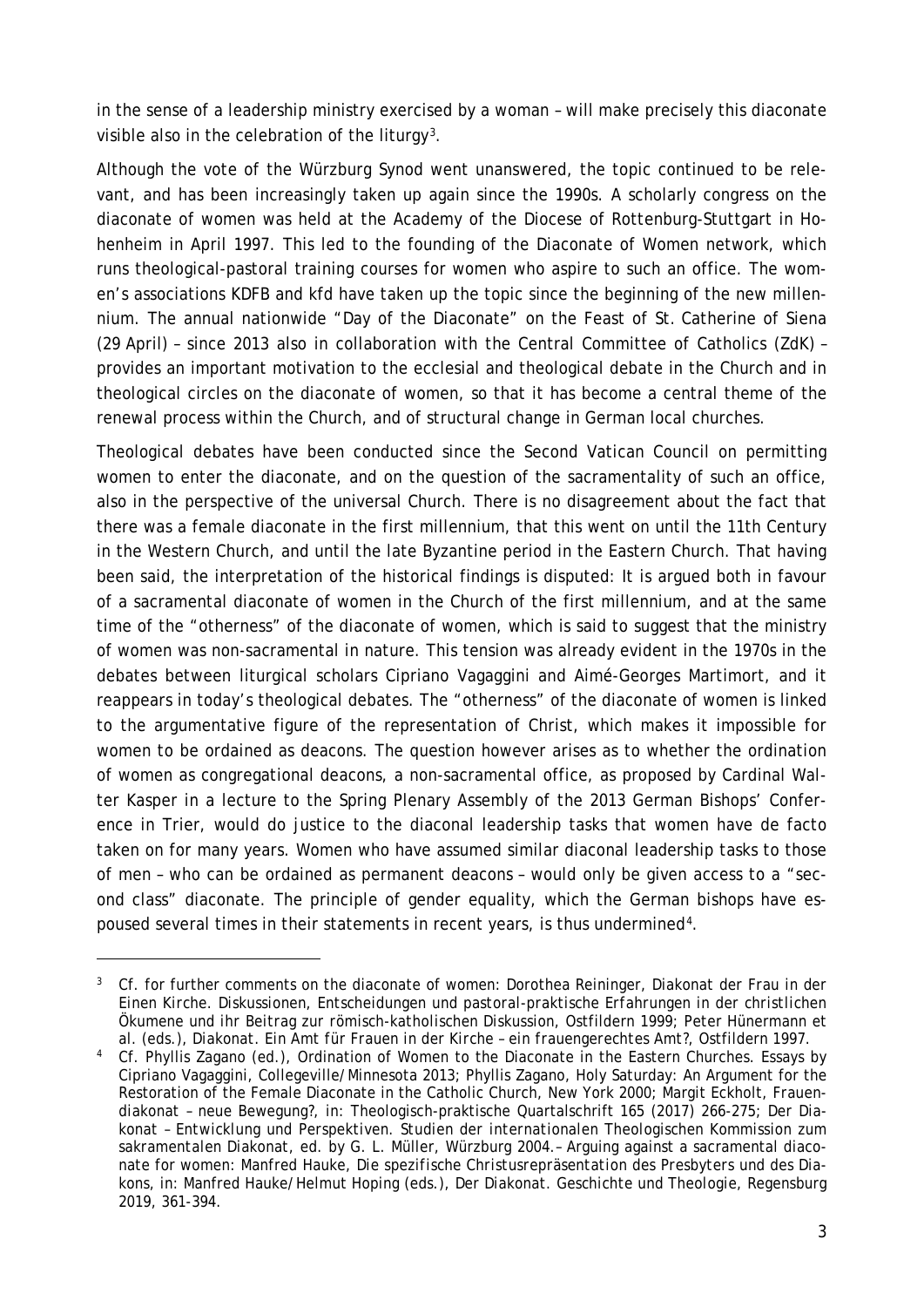Pope Benedict XVI opened up a door in the Motu Proprio "*Omnium in mentem*" of 26 October 2009 to continue to work on a dogmatic, pastoral theological foundation for a diaconate of women. It distinguishes between the ordination of bishops and priests, on the one hand, and the ordination of deacons, on the other. Deacons do not receive the mission and empowerment "in the person of Christ the Head", but are empowered to serve the People of God in the ministries of the liturgy, the word and charity. Permanent deacons are ordained to perform precisely this ministry, and a sacramental diaconate of women will also further deepen the representation of the "*Christus diakonos*" in precisely this sense. Men and women represent Jesus Christ in precisely the same way; the ordination of women as deacons is a "grace opportunity" for the Church Herself to grow in credibility and to correspond to the gender equality that is grounded in the depth of Biblical revelation.

It is to be hoped that the commission set up by Pope Francis to further elaborate the work on the Biblical and historical foundations of the diaconate of women will enhance this fundamental diaconal dimension of the ministry, and help to open up the diaconate as a sacramental ministry for both men and women, irrespective of gender. The reflection on the diaconate of women makes it necessary to look further into the three-tier ordo. The Second Vatican Council has paved the way for rethinking the diversity of the "*ministeria*" in this one ordo. In an ecumenical perspective, it is relevant to consider the ordinations of women deacons in churches whose ministries are recognised by Rome. The Orthodox Patriarchates of Alexandria and Jerusalem thus reintroduced the ordination of deaconesses in 2017. As the ordination of three "sub-deaconesses" in a migrant congregation of Chaldean Christians in Stuttgart-Bottnang on 10 September 2012 also made clear, these are ordinations with the imposition of hands that emphasise the apostolic succession, and thus the representation of Christ, of this office. Soteriological and pneumatological lines of argument can be strengthened in the dialogue with the Orthodox tradition. These developments are significant for the work of the Roman Commission on the diaconate of women.

## **Motion**

The fundamental diaconal process of the Church, which the Second Vatican Council emphasised as a central component of the Church's identity alongside the task of evangelisation, can be enhanced by establishing the office of deaconess. The Church fulfils Her potential as the Church of Jesus Christ when She makes the mercy of God concrete in the footsteps of the "poor Jesus" (LG 8). In view of the need to raise this diaconal profile of the Church, the Synodal Assembly is requested to resolve as follows:

A more profound awareness of the diaconal Church should be created at the various levels of the German local churches, in the dioceses and associations, at further training events for pastoral workers, and in theological training at faculties and institutes.

The work of the "Deaconate of Women Network", and the implementation of the third course for the training of women deacons, will be networked with the training of permanent deacons. Joint training modules are to be considered in order to raise the diaconal profile of a fraternal Church that is committed to gender equality.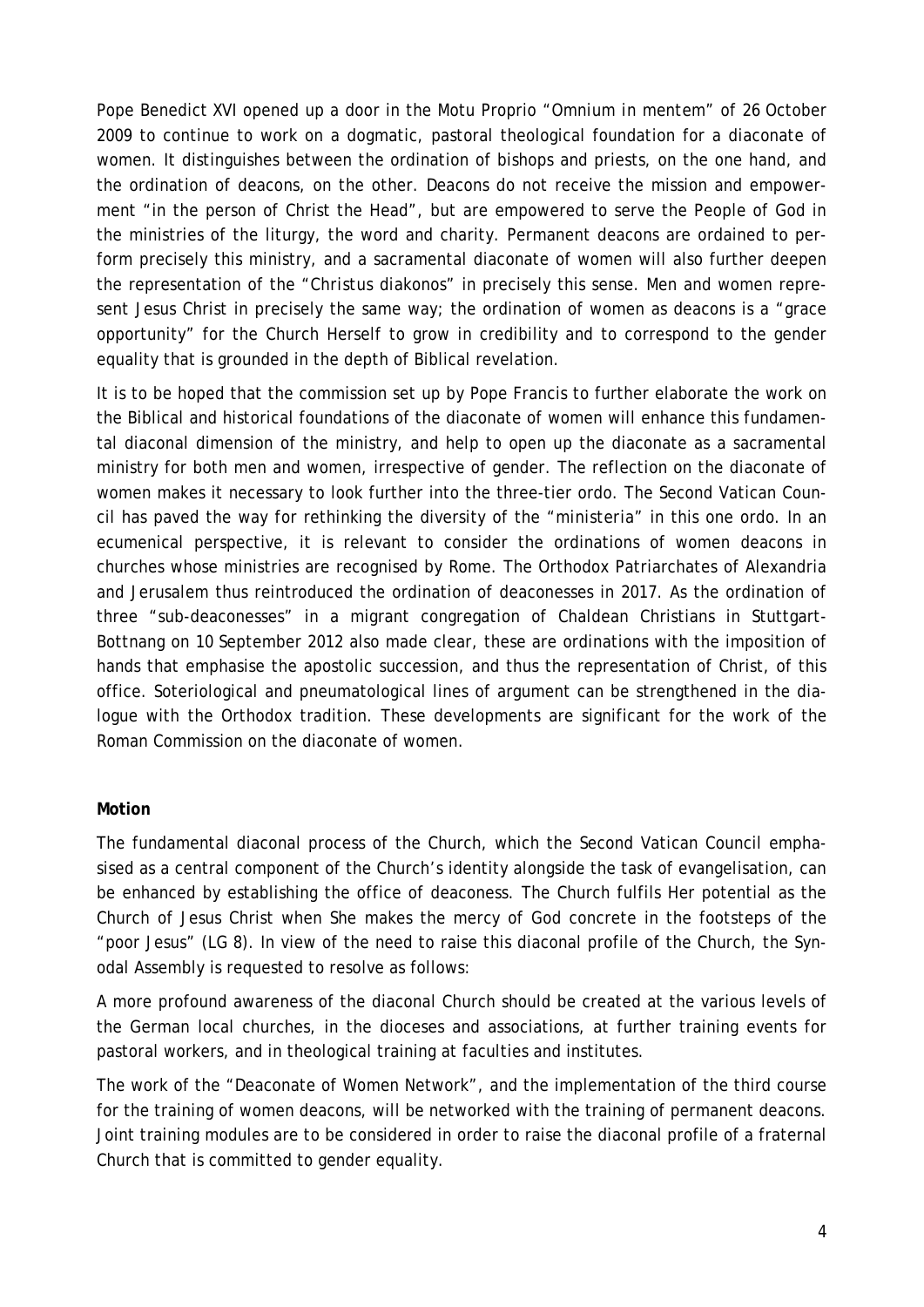The available research results on the diaconate of women from the context of the German local churches will be taken up and continued, and introduced into the dialogue within the universal Church. It is to be hoped that they will flow into the work of the Roman Study Commission on the Women's Diaconate. The regional Bishops' Conferences will have a say in the appointment of members of the Roman Commission on the Diaconate.

The pastoral considerations and theological research from the context of the German local churches are to be taken up in the universal Church's synodal process that has been initiated by Pope Francis, and discussed in intercontinental perspectives.

The German local churches sent a vote to Rome at the end of the Würzburg Synod with regard to the examination of the establishment of a sacramental diaconate of women. The bishops have held several discussions with the Roman Congregations. In this spirit, the German Bishops' Conference is now requesting an indult with regard to can. 1024 of canon law ("A baptised male alone receives sacred ordination validly.") in order to open up the diaconal ministry to women.

## **Reasoning**

The Church is credible when She bears witness to God's mercy as a diaconal Church, and this witness is given through the various ministries of men and women alongside those who are in need, who face violence, or who are marginalised because of gender, social or ethnic affiliation. A diaconal leadership ministry in the shape of the sacramental diaconate exercised by women will help enhance this credibility and raise the diaconal profile of the Church. Men and women are called in equal measure to exercise the diaconal ministry, and there can be no exclusion here on the basis of gender.

The debate on the diaconate of women offers an opportunity to engage in a fundamental process of reflection on the ministerial structure of the Church. A diaconal ministry can contribute to the "de-clericalisation" of which Pope Francis has spoken several times. "Our Church sees Herself as a Church alongside the poor. She must raise Her diaconal profile for the sake of Her credibility. The mission of all Christians to engage as deacons is also reflected in the sacramental diaconate. Since diaconal work is predominantly done by women, women in particular are indispensable as deacons."<sup>5</sup>. These were the words of the Catholic German Women's League in 2010 in the statement entitled "Being a Church in Partnership". The Central Committee of Catholics, and the Presidents of the German Bishops' Conference, have expressed similar sentiments in recent years. It is to be hoped that synergies will emerge between the work of the Roman Commission, the worldwide synodal process convened by Pope Francis, and the theological and pastoral considerations in the context of the local churches in Germany. The establishment of a diaconate for women precisely in the sense of the sacramental representation of the diaconal Christ, against the background of the concrete diaconal tasks of women, and in connection with the liturgical functions which women deacons have exercised in the history of the Church and which are to be further refined today with regard to the min-

<span id="page-4-0"></span><sup>5</sup> KDFB, *Partnerschaftlich Kirche sein! Für ein partnerschaftliches Zusammenwirken von Mann und Frau in der Kirche*, National Delegates Assembly, Bonn, 17 October 2010, 4.